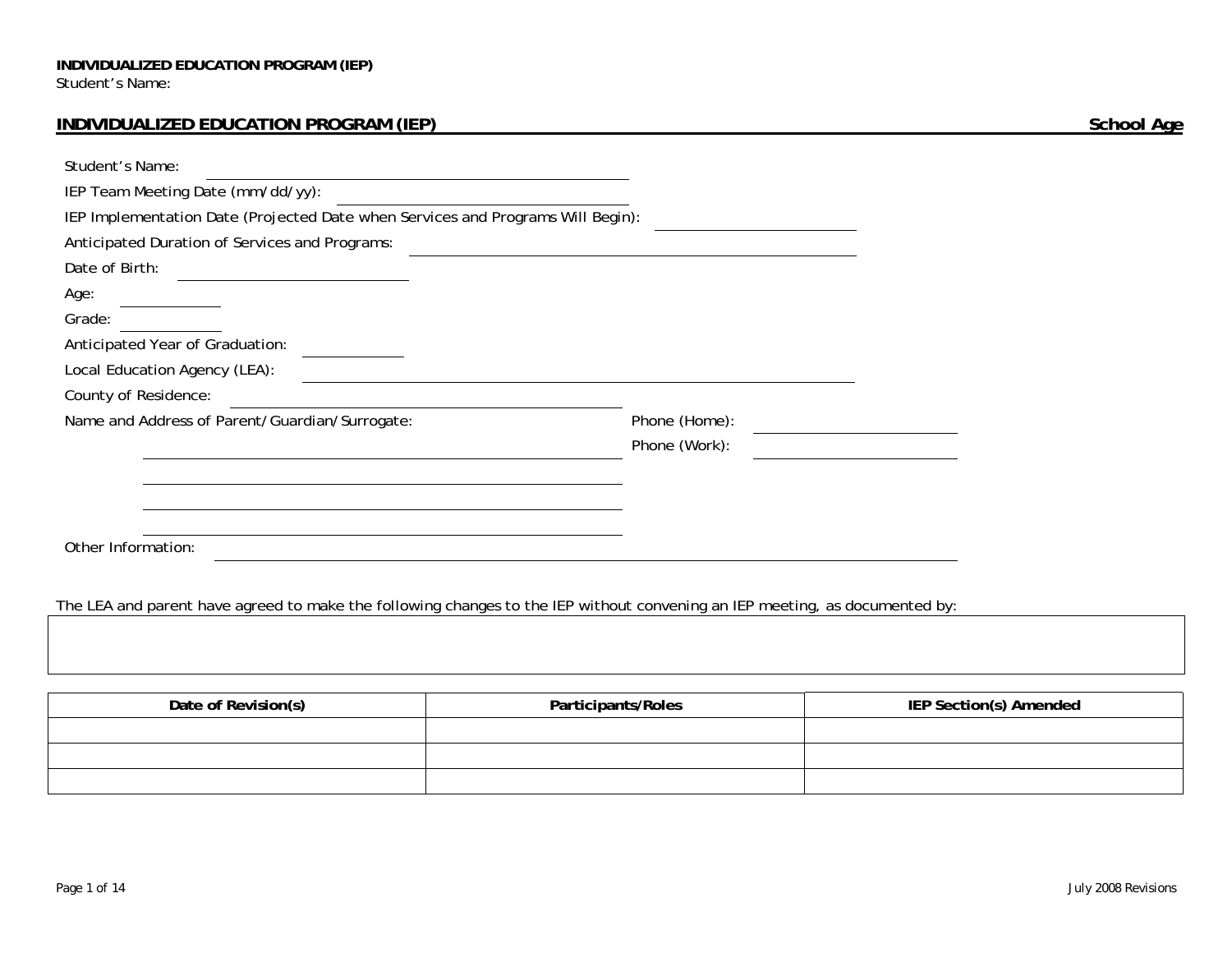### **IEP TEAM/SIGNATURES**

The Individualized Education Program team makes the decisions about the student's program and placement. The student's parent(s), the student's special education teacher, and a representative from the Local Education Agency are required members of this team. Signature on this IEP documents attendance, not agreement.

| Role                             | <b>Printed Name</b> | Signature |
|----------------------------------|---------------------|-----------|
| Parent/Guardian/Surrogate        |                     |           |
| Parent/Guardian/Surrogate        |                     |           |
| Student*                         |                     |           |
| Regular Education Teacher**      |                     |           |
| <b>Special Education Teacher</b> |                     |           |
| Local Ed Agency Rep              |                     |           |
| Career/Tech Ed Rep***            |                     |           |
| Community Agency Rep             |                     |           |
| Teacher of the Gifted****        |                     |           |
|                                  |                     |           |

\* The IEP team must invite the student if transition services are being planned or if the parents choose to have the student participate.

\*\* If the student is, or may be, participating in the regular education environment<br>\*\*\* As determined by the LEA as peodod for transition services and other community

\*\*\* As determined by the LEA as needed for transition services and other community services

A teacher of the gifted is required when writing an *IEP* for a student with a disability who also is gifted.

One individual listed above must be able to interpret the instructional implications of any evaluation results.

Written input received from the following members:

### **Transfer of Rights at Age of Majority**

For purposes of education, the age of majority is reached in Pennsylvania when the individual reaches 21 years of age. Likewise, for purposes of the Individuals with Disabilities Education Act, the age of majority is reached for students with disabilities when they reach 21 years of age.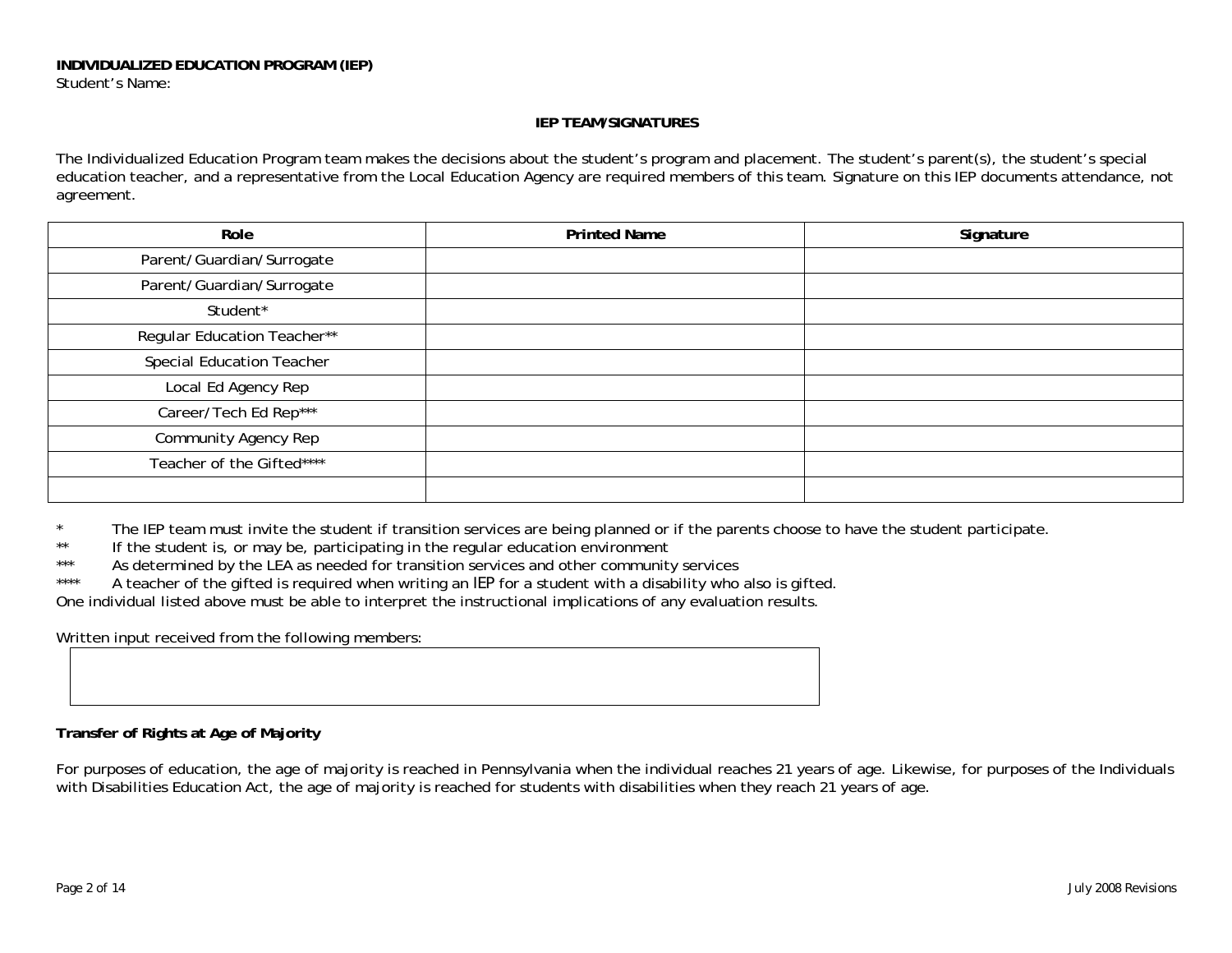### **PROCEDURAL SAFEGUARDS NOTICE**

I have received a copy of the *Procedural Safeguards Notice* during this school year. The *Procedural Safeguards Notice* provides information about my rights, including the process for disagreeing with the IEP. The school has informed me whom I may contact if I need more information.

Signature of Parent/Guardian/Surrogate: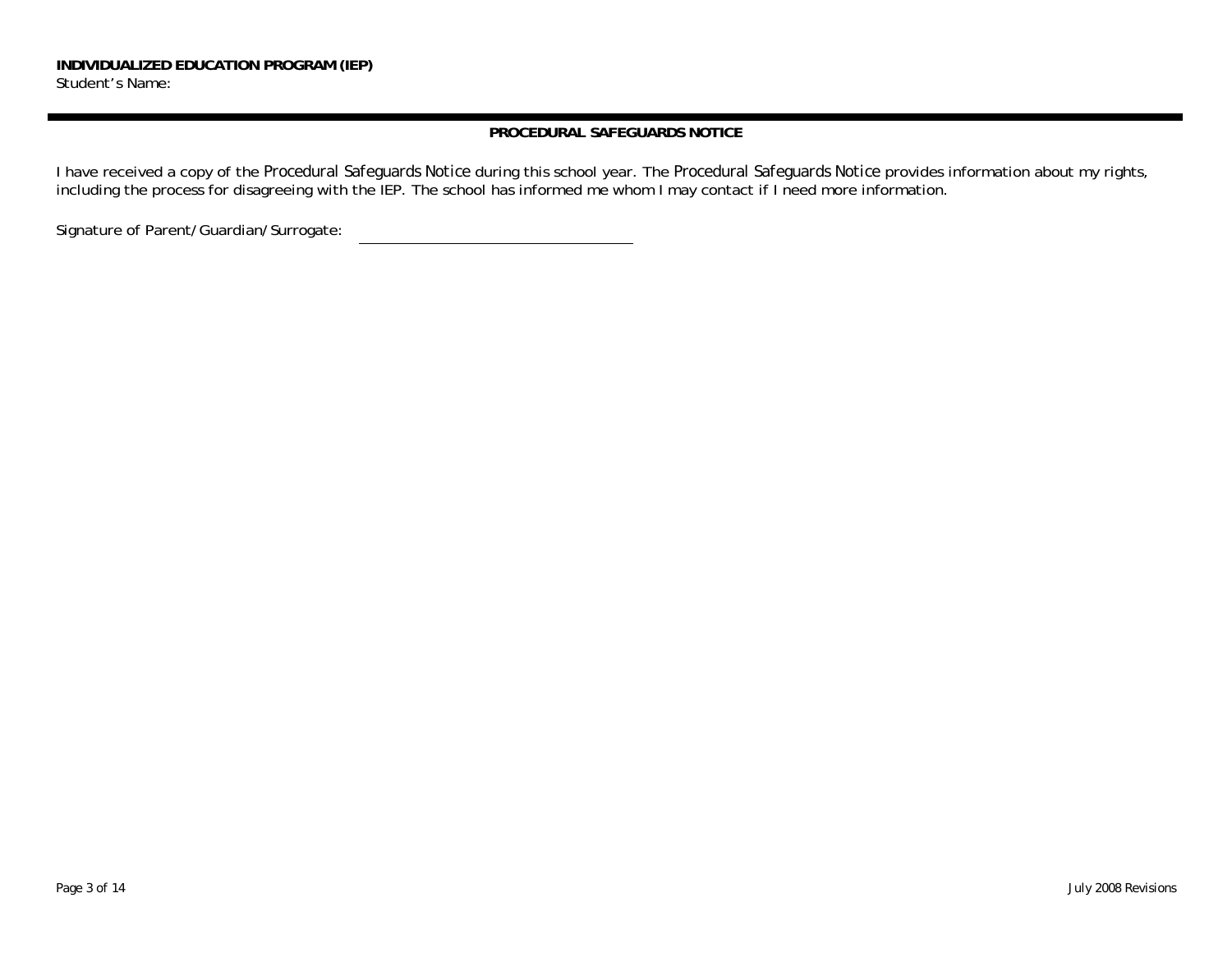### **I. SPECIAL CONSIDERATIONS THE IEP TEAM MUST CONSIDER BEFORE DEVELOPING THE IEP. ANY FACTORS CHECKED AS "YES" MUST BE ADDRESSED IN THE IEP.**

| Yes<br>No | Is the student blind or visually impaired?<br>The IEP must include a description of the instruction in Braille and the use of Braille unless the IEP team determines, after an<br>evaluation of the student's reading and writing skills, needs, and appropriate reading and writing media (including an<br>evaluation of the student's future needs for instruction in Braille or the use of Braille), that instruction in Braille or the use of<br>Braille is not appropriate for the student.                                                                                                                |
|-----------|-----------------------------------------------------------------------------------------------------------------------------------------------------------------------------------------------------------------------------------------------------------------------------------------------------------------------------------------------------------------------------------------------------------------------------------------------------------------------------------------------------------------------------------------------------------------------------------------------------------------|
|           | Is the student deaf or hard of hearing?                                                                                                                                                                                                                                                                                                                                                                                                                                                                                                                                                                         |
| Yes       | The IEP must include a communication plan to address the following: language and communication needs; opportunities for<br>direct communications with peers and professional personnel in the student's language and communication mode; academic<br>level; full range of needs, including opportunities for direct instruction in the student's language and communication mode;<br>and assistive technology devices and services. Indicate in which section of the IEP these considerations are addressed. The<br>Communication Plan must be completed and is available at www.pattan.net                     |
| No        |                                                                                                                                                                                                                                                                                                                                                                                                                                                                                                                                                                                                                 |
| Yes       | Does the student have communication needs?<br>Student needs must be addressed in the IEP (i.e., present levels, specially designed instruction (SDI), annual goals, etc.)                                                                                                                                                                                                                                                                                                                                                                                                                                       |
| No        |                                                                                                                                                                                                                                                                                                                                                                                                                                                                                                                                                                                                                 |
| Yes       | Does the student need assistive technology devices and/or services?<br>Student needs must be addressed in the IEP (i.e., present levels, specially designed instruction, annual goals, etc.)                                                                                                                                                                                                                                                                                                                                                                                                                    |
| No        |                                                                                                                                                                                                                                                                                                                                                                                                                                                                                                                                                                                                                 |
| Yes<br>No | Does the student have limited English proficiency?<br>The IEP team must address the student's language needs and how those needs relate to the IEP.                                                                                                                                                                                                                                                                                                                                                                                                                                                             |
|           |                                                                                                                                                                                                                                                                                                                                                                                                                                                                                                                                                                                                                 |
| Yes       | Does the student exhibit behaviors that impede his/her learning or that of others?<br>The IEP team must develop a Positive Behavior Support Plan that is based on a functional assessment of behavior and that<br>utilizes positive behavior techniques. Results of the functional assessment of behavior may be listed in the Present Levels<br>section of the IEP with a clear measurable plan to address the behavior in the Goals and Specially Designed Instruction<br>sections of the IEP or in the Positive Behavior Support Plan if this is a separate document that is attached to the IEP. A Positive |
|           | Behavior Support Plan and a Functional Behavioral Assessment form are available at www.pattan.net                                                                                                                                                                                                                                                                                                                                                                                                                                                                                                               |
| No        |                                                                                                                                                                                                                                                                                                                                                                                                                                                                                                                                                                                                                 |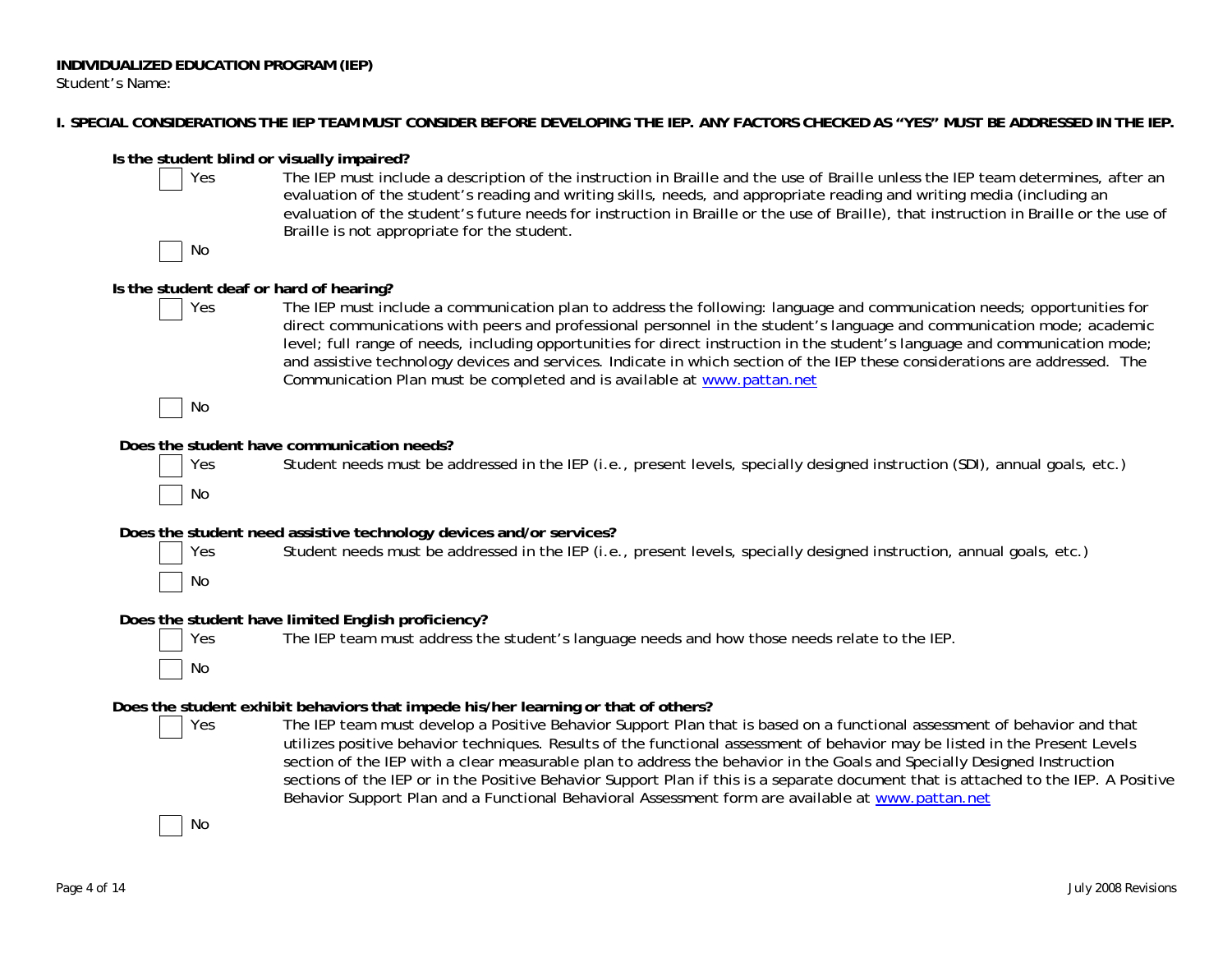**Other** (specify):

### **II. PRESENT LEVELS OF ACADEMIC ACHIEVEMENT AND FUNCTIONAL PERFORMANCE**

**Include the following information related to the student:** 

- Present levels of academic achievement (e.g., most recent evaluation of the student, results of formative assessments, curriculum-based assessments, transition assessments, progress toward current goals)
- Present levels of functional performance (e.g., results from a functional behavioral assessment, results of ecological assessments, progress toward current goals)
- Present levels related to current postsecondary transition goals if the student's age is 14 or younger if determined appropriate by the IEP team (e.g., results of formative assessments, curriculum-based assessments, progress toward current goals)
- •Parental concerns for enhancing the education of the student
- •How the student's disability affects involvement and progress in the general education curriculum
- •**Strengths**
- •Academic, developmental, and functional needs related to student's disability

**III. TRANSITION SERVICES – This is required for students age 14 or younger if determined appropriate by the IEP team.** If the student does not attend the IEP meeting, the school must take other steps to ensure that the student's preferences and interests are considered. Transition services are a coordinated set of activities for a student with a disability that is designed to be within a results oriented process, that is focused on improving the academic and functional achievement of the student with a disability to facilitate the student's movement from school to post school activities, including postsecondary education, vocational education, integrated employment (including supported employment), continuing and adult education, adult services, independent living, or community participation that is based on the individual student's needs taking into account the student's strengths, preferences, and interests.

**POST SCHOOL GOALS** – Based on age appropriate assessment, define and project the appropriate measurable postsecondary goals that address education and training, employment, and as needed, independent living. Under each area, list the services/activities and courses of study that support that goal. Include for each service/activity the location, frequency, projected beginning date, anticipated duration, and person/agency responsible.

**For students in Career and Technology Centers, CIP Code:**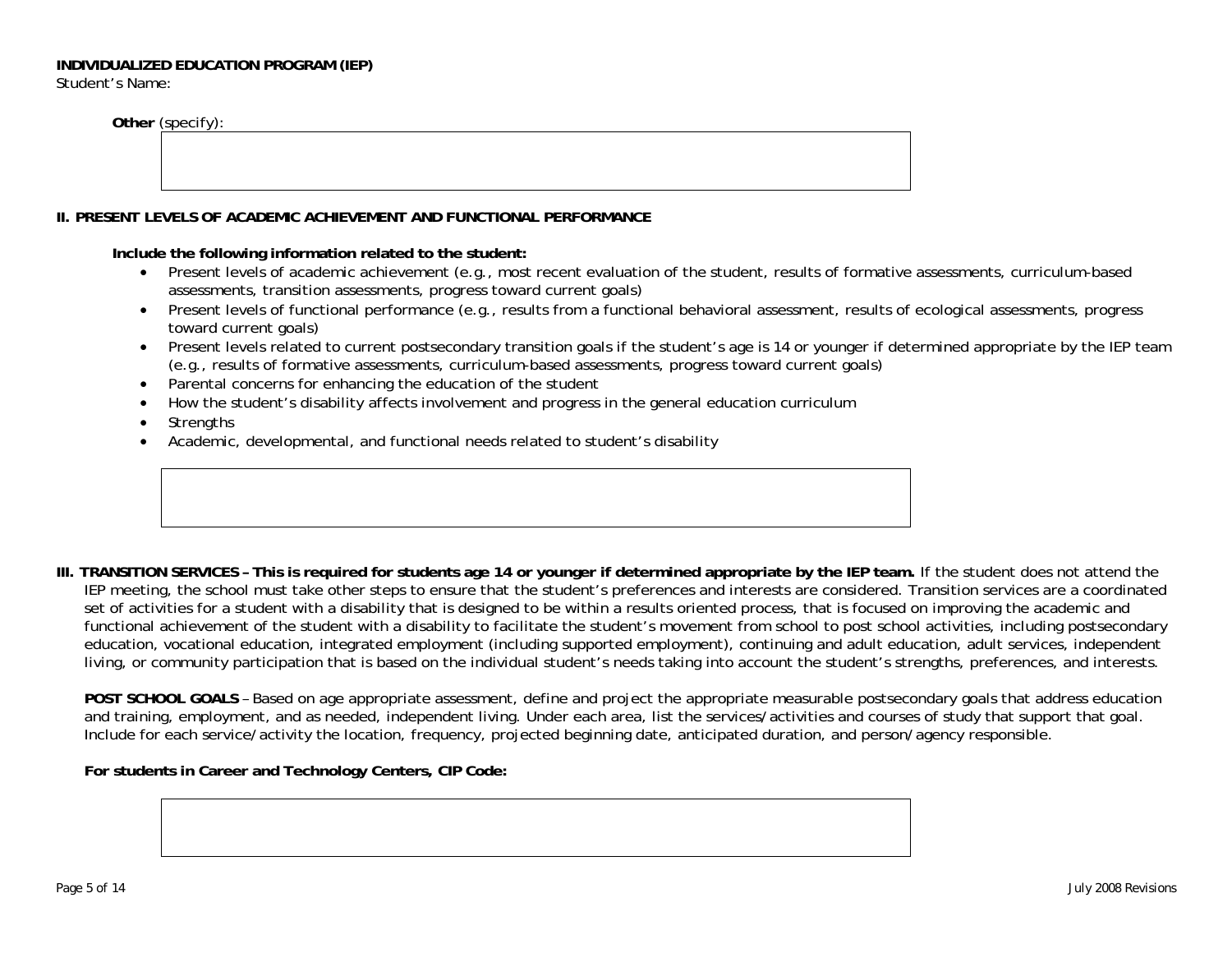| Postsecondary Education and Training Goal: |          |           |                                    |                         |                                  |
|--------------------------------------------|----------|-----------|------------------------------------|-------------------------|----------------------------------|
|                                            |          |           |                                    |                         | Measurable Annual Goal           |
|                                            |          |           |                                    |                         | Yes/No                           |
|                                            |          |           |                                    |                         | (Document in Section V)          |
| Courses of Study:                          |          |           |                                    |                         |                                  |
|                                            |          |           |                                    |                         |                                  |
| Service/Activity                           | Location | Frequency | Projected<br><b>Beginning Date</b> | Anticipated<br>Duration | Person(s)/Agency<br>Responsible  |
|                                            |          |           |                                    |                         |                                  |
|                                            |          |           |                                    |                         |                                  |
| <b>Employment Goal:</b>                    |          |           |                                    |                         | Measurable Annual Goal<br>Yes/No |
|                                            |          |           |                                    |                         | (Document in Section V)          |
| Courses of Study:                          |          |           |                                    |                         |                                  |
|                                            |          |           |                                    |                         |                                  |
| Service/Activity                           | Location | Frequency | Projected<br><b>Beginning Date</b> | Anticipated<br>Duration | Person(s)/Agency<br>Responsible  |
|                                            |          |           |                                    |                         |                                  |
|                                            |          |           |                                    |                         |                                  |
| Independent Living Goal, if appropriate:   |          |           |                                    |                         |                                  |
|                                            |          |           |                                    |                         | Measurable Annual Goal<br>Yes/No |
|                                            |          |           |                                    |                         | (Document in Section V)          |
| Courses of Study:                          |          |           |                                    |                         |                                  |
|                                            |          |           |                                    |                         |                                  |
| Service/Activity                           | Location | Frequency | Projected<br><b>Beginning Date</b> | Anticipated<br>Duration | Person(s)/Agency<br>Responsible  |
|                                            |          |           |                                    |                         |                                  |
|                                            |          |           |                                    |                         |                                  |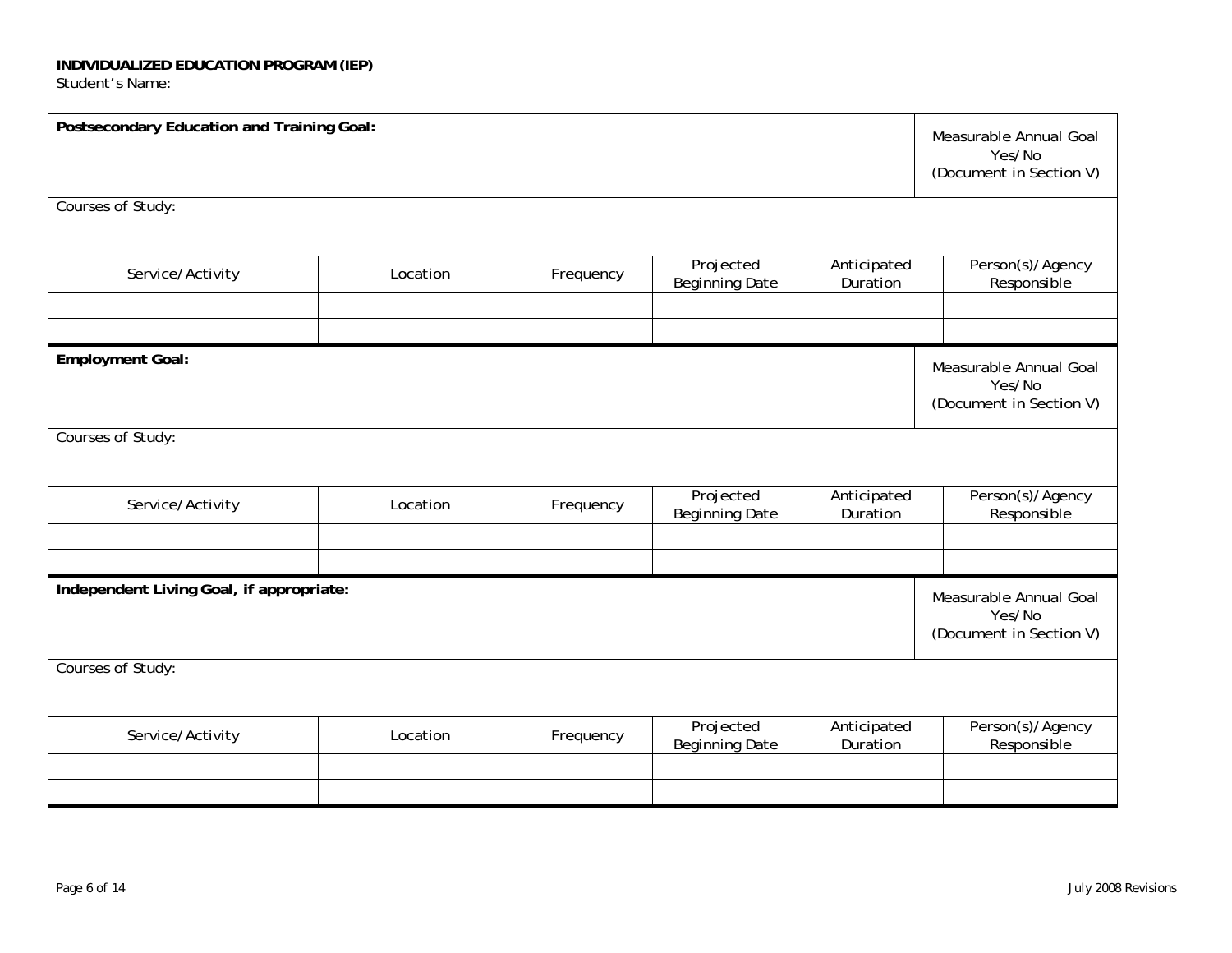**IV. PARTICIPATION IN STATE AND LOCAL ASSESSMENTS** 

| Pennsylvania System of School Assessment (PSSA) or Pennsylvania Alternate System of Assessment (PASA)                                                                                                                             |
|-----------------------------------------------------------------------------------------------------------------------------------------------------------------------------------------------------------------------------------|
| Students will be taking the PSSA or the PASA in the grade levels below.<br>Reading (Grades 3-8, and 11)<br>Math (Grades 3-8, and 11)<br>Writing (Grades 5, 8, and 11)<br>Science (Grades 4, 8, and 11)                            |
| Assessment is not administered at this student's grade level; OR                                                                                                                                                                  |
| Student will participate in the PSSA without accommodations; OR                                                                                                                                                                   |
| Student will participate in the PSSA with the following appropriate accommodations (allowable PSSA accommodations may be found in<br>the PSSA Accommodations Guidelines at www.pde.state.pa.us under Pre K-12 and Assessment): OR |
|                                                                                                                                                                                                                                   |

Student will participate in the PASA (criteria regarding PASA eligibility may be found in the PSSA Accommodations Guidelines at [www.pde.state.pa.us](http://www.pde.state.pa.us/) under Pre K-12 and Assessment).

Explain why the student cannot participate in the PSSA:

Explain why the PASA is appropriate:

Choose how the student's performance on the PASA will be documented.

Videotape (will be kept confidential as all other school records)

Written narrative (will be kept confidential as all other school records)

 $\mathcal{L}$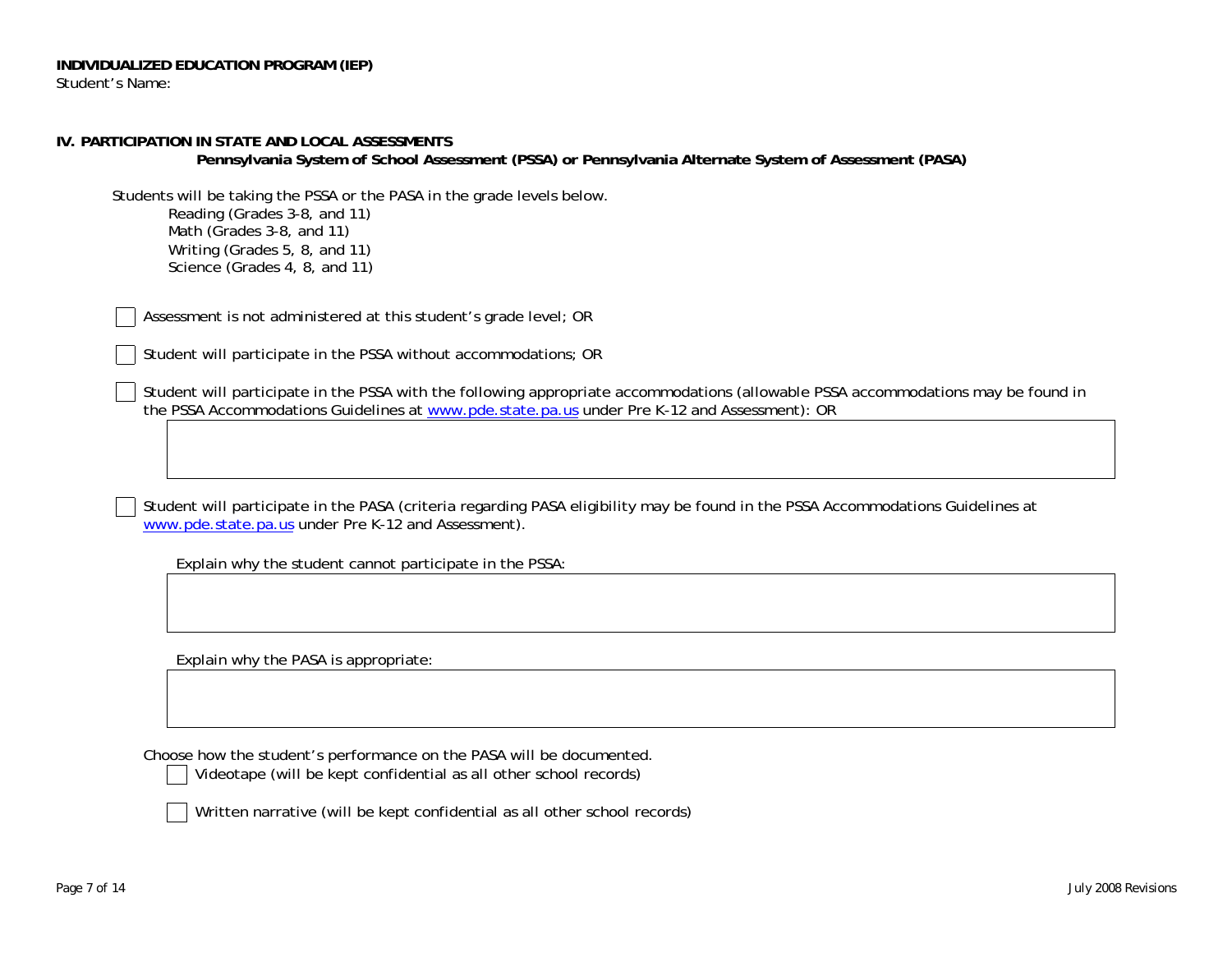$\overline{\phantom{0}}$ 

### **Local Assessments**

Local assessment is not administered at this student's grade level; OR

Student will participate in local assessments without accommodations; OR  $\mathcal{L}$ 

Student will participate in local assessments with the following accommodations; OR

The student will take an alternate local assessment.

Explain why the student cannot participate in the regular assessment:

Explain why the alternate assessment is appropriate: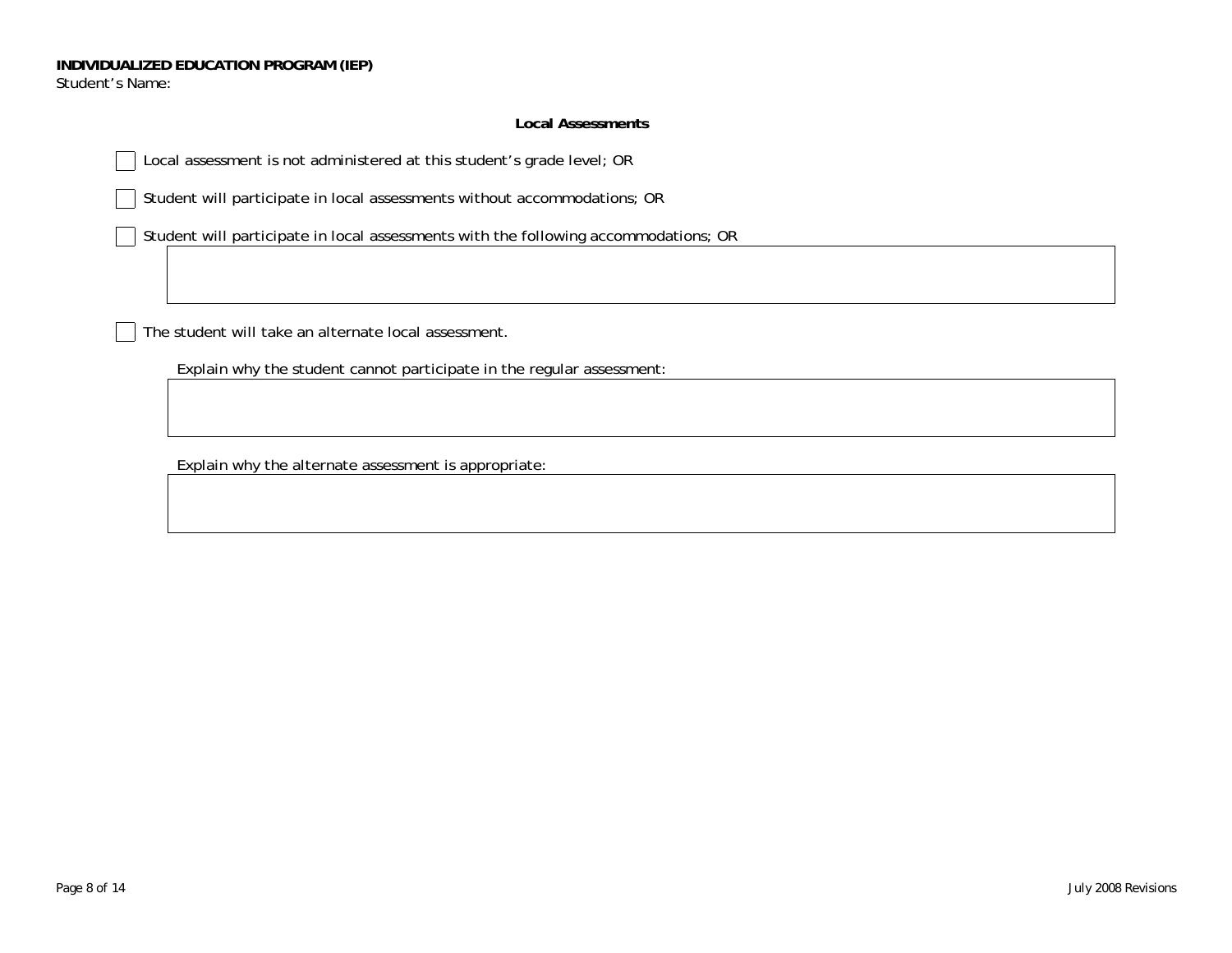**V. GOALS AND OBJECTIVES** – Include, as appropriate, academic and functional goals. Use as many copies of this page as needed to plan appropriately. Specially designed instruction may be listed with each goal/objective or listed in Section VI.

Short term learning outcomes are required for students who are gifted. The short term learning outcomes related to the student's gifted program may be listed under Goals or Short Term Objectives.

| MEASURABLE ANNUAL GOAL<br>Include: Condition, Name, Behavior, and Criteria<br>(Refer to Annotated IEP for description of these<br>components) | Describe HOW the<br>student's progress toward<br>meeting this goal will be<br>measured | Describe WHEN periodic<br>reports on progress will be<br>provided to parents | Report of Progress |
|-----------------------------------------------------------------------------------------------------------------------------------------------|----------------------------------------------------------------------------------------|------------------------------------------------------------------------------|--------------------|
|                                                                                                                                               |                                                                                        |                                                                              |                    |
|                                                                                                                                               |                                                                                        |                                                                              |                    |

**SHORT TERM OBJECTIVES –** Required for students with disabilities who take alternate assessments aligned to alternate achievement standards (PASA).

| Short term objectives / Benchmarks |  |  |  |
|------------------------------------|--|--|--|
|                                    |  |  |  |
|                                    |  |  |  |
|                                    |  |  |  |
|                                    |  |  |  |
|                                    |  |  |  |
|                                    |  |  |  |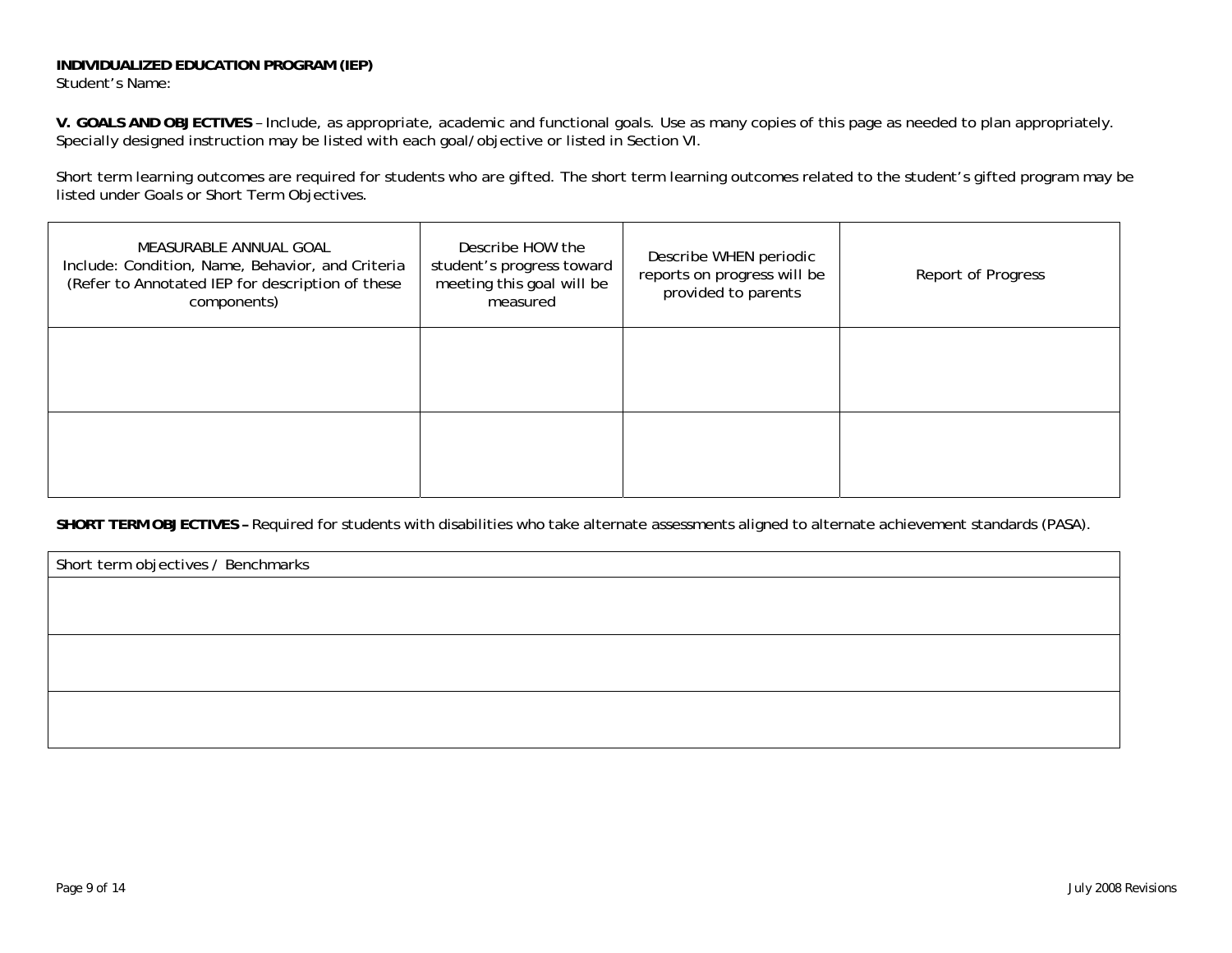**VI. SPECIAL EDUCATION / RELATED SERVICES / SUPPLEMENTARY AIDS AND SERVICES / PROGRAM MODIFICATIONS –** Include, as appropriate, for nonacademic and extracurricular services and activities.

### **A. PROGRAM MODIFICATIONS AND SPECIALLY DESIGNED INSTRUCTION (SDI)**

- SDI may be listed with each goal or as part of the table below.
- Include supplementary aids and services as appropriate.
- For a student who has a disability and is gifted, SDI also should include adaptations, accommodations, or modifications to the general education curriculum, as appropriate for a student with a disability.

| Modifications and SDI | Location | Frequency | Projected Beginning Date | <b>Anticipated Duration</b> |
|-----------------------|----------|-----------|--------------------------|-----------------------------|
|                       |          |           |                          |                             |
|                       |          |           |                          |                             |
|                       |          |           |                          |                             |

**B. RELATED SERVICES –** List the services that the student needs in order to benefit from his/her special education program.

| Service | Location | Frequency | Projected Beginning Date | Anticipated Duration |
|---------|----------|-----------|--------------------------|----------------------|
|         |          |           |                          |                      |
|         |          |           |                          |                      |
|         |          |           |                          |                      |

**C. SUPPORTS FOR SCHOOL PERSONNEL –** List the staff to receive the supports and the supports needed to implement the student's IEP.

| School Personnel to<br>Receive Support | Support | Location | Frequency | Projected Beginning<br>Date | <b>Anticipated Duration</b> |
|----------------------------------------|---------|----------|-----------|-----------------------------|-----------------------------|
|                                        |         |          |           |                             |                             |
|                                        |         |          |           |                             |                             |
|                                        |         |          |           |                             |                             |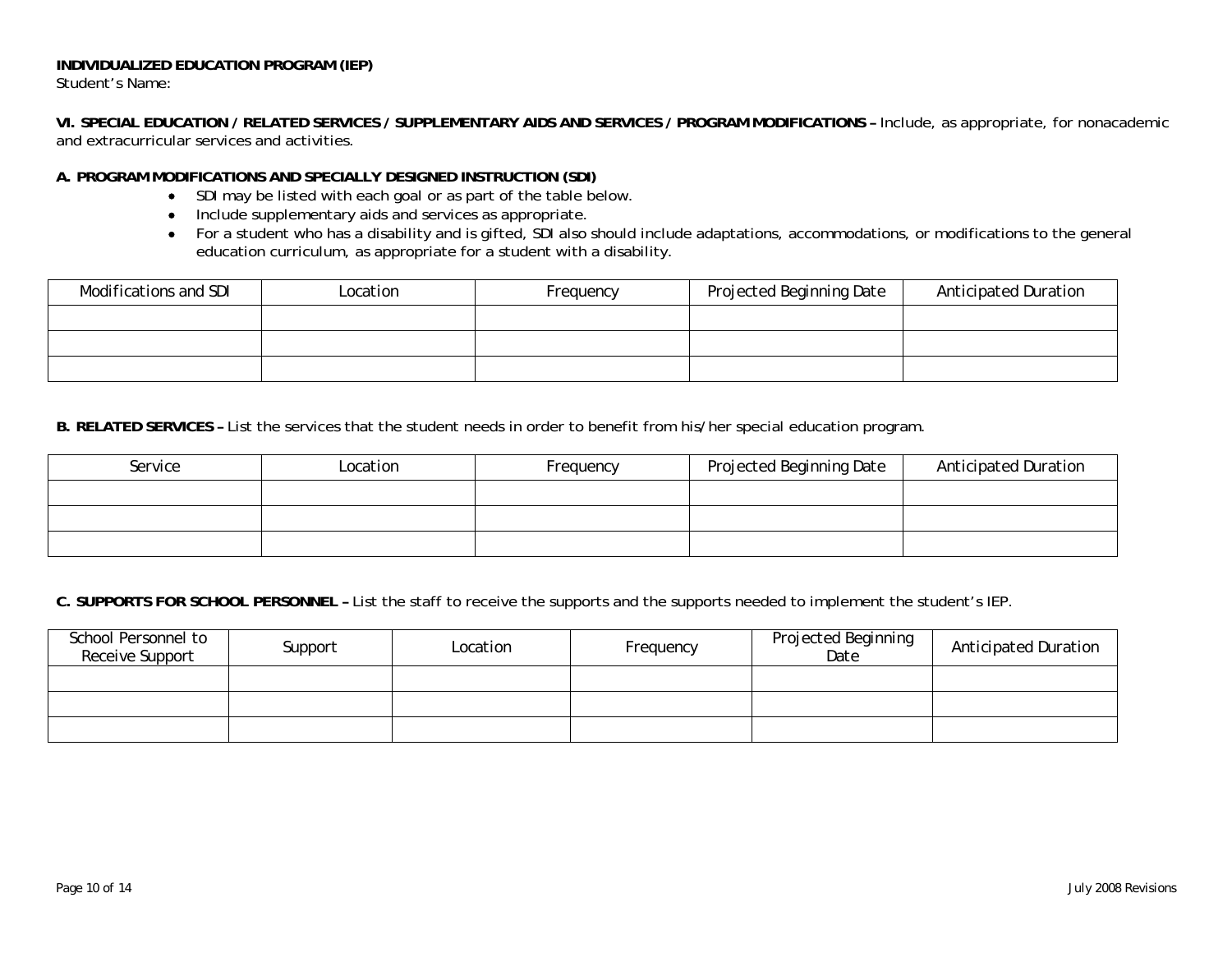**D. GIFTED SUPPORT SERVICES FOR A STUDENT IDENTIFIED AS GIFTED WHO ALSO IS IDENTIFIED AS A STUDENT WITH A DISABILITY –** Support services are required to assist a gifted student to benefit from gifted education (e.g., psychological services, parent counseling and education, counseling services, transportation to and from gifted programs to classrooms in buildings operated by the school district).

| <b>Support Service</b> |  |
|------------------------|--|
| <b>Support Service</b> |  |
| <b>Support Service</b> |  |

#### **E. EXTENDED SCHOOL YEAR (ESY) – The IEP team has considered and discussed ESY services, and determined that:**

Student IS eligible for ESY based on the following information or data reviewed by the IEP team:

OR

As of the date of this IEP, student is NOT eligible for ESY based on the following information or data reviewed by the IEP team:

The Annual Goals and, when appropriate, Short Term Objectives from this IEP that are to be addressed in the student's ESY Program are:

If the IEP team has determined ESY is appropriate, complete the following:

| <b>ESY Service to be Provided</b> | Location | Frequency | Projected Beginning Date | Anticipated Duration |
|-----------------------------------|----------|-----------|--------------------------|----------------------|
|                                   |          |           |                          |                      |
|                                   |          |           |                          |                      |
|                                   |          |           |                          |                      |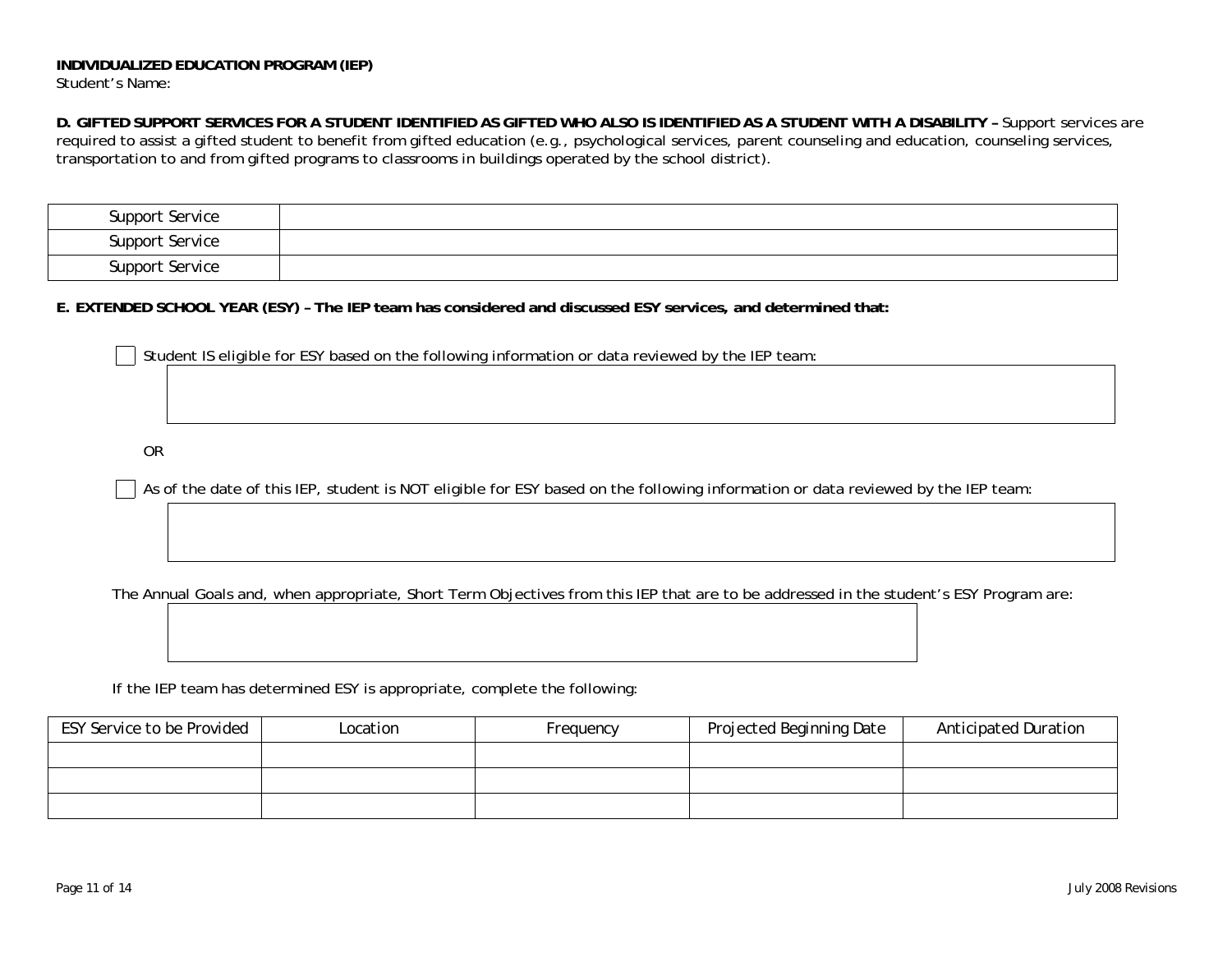### **VII. EDUCATIONAL PLACEMENT**

**A. QUESTIONS FOR IEP TEAM –** The following questions must be reviewed and discussed by the IEP team prior to providing the explanations regarding participation with students without disabilities.

It is the responsibility of each public agency to ensure that, to the maximum extent appropriate, students with disabilities, including those in public or private institutions or other care facilities, are educated with students who are not disabled. Special classes, separate schooling or other removal of students with disabilities from the general educational environment occurs only when the nature or severity of the disability is such that education in general education classes, EVEN WITH the use of supplementary aids and services, cannot be achieved satisfactorily.

- • What supplementary aids and services were considered? What supplementary aids and services were rejected? Explain why the supplementary aids and services will or will not enable the student to make progress on the goals and objectives (if applicable) in this IEP in the general education class.
- • What benefits are provided in the general education class with supplementary aids and services versus the benefits provided in the special education class?
- • What potentially beneficial effects and/or harmful effects might be expected on the student with disabilities or the other students in the class, even with supplementary aids and services?
- •To what extent, if any, will the student participate with nondisabled peers in extracurricular activities or other nonacademic activities?

Explanation of the extent, if any, to which the student will not participate with students without disabilities in the regular education class:

Explanation of the extent, if any, to which the student will not participate with students without disabilities in the general education curriculum: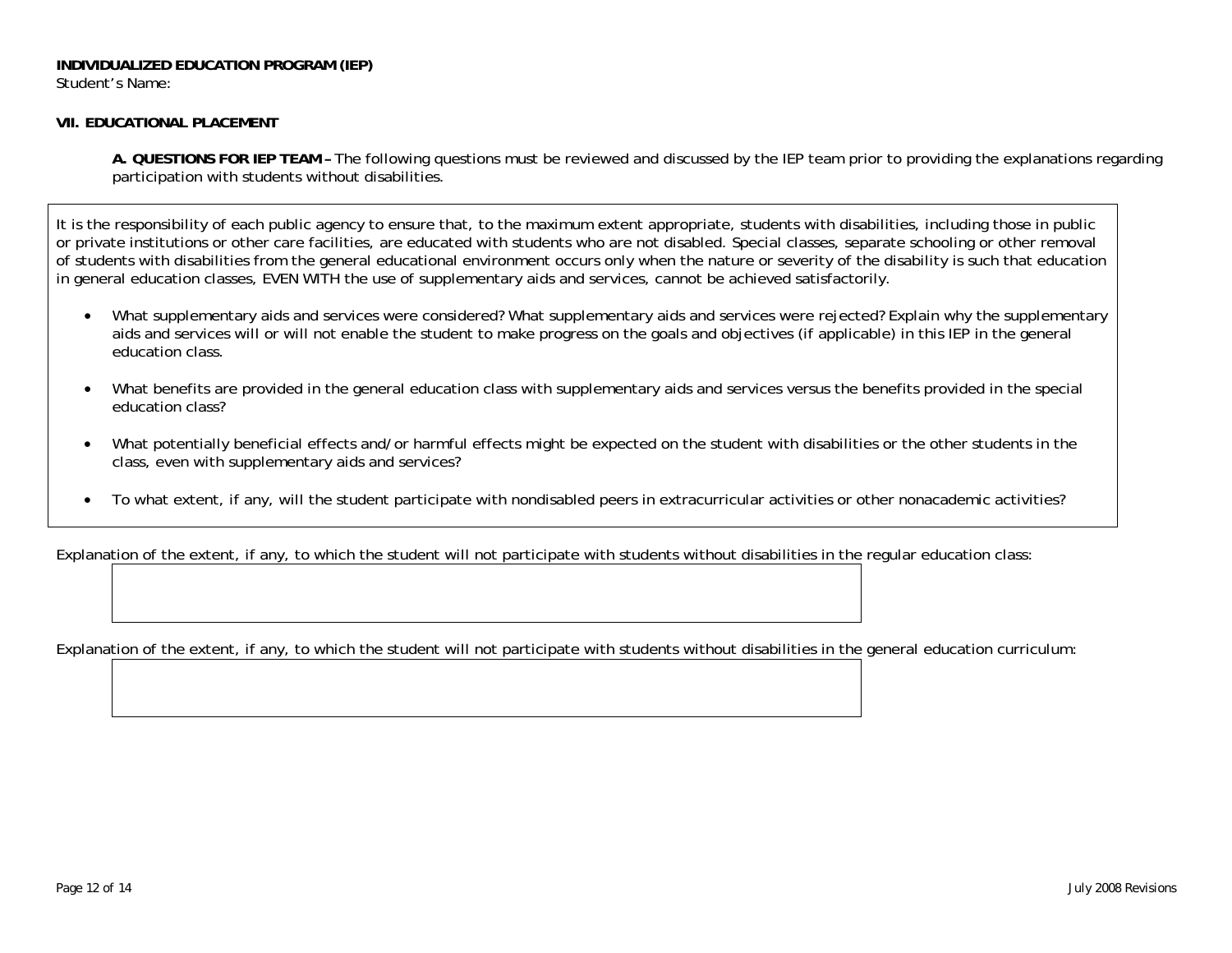## **B. Type of Support**

### **1. Amount of special education supports**

Supplemental: Special education supports and services provided by special education personnel for more than 20% of the day but less than 80% of the school day

Full-Time: Special education supports and services provided by special education personnel for 80% or more of the school day

### **2. Type of special education supports**

Autistic Support Blind-Visually Impaired Support Deaf and Hard of Hearing Support Emotional Support Learning Support Life Skills Support Multiple Disabilities Support Physical Support Speech and Language Support

## **C. Location of student's program**

Name of School District where the IEP will be implemented:

Name of School Building where the IEP will be implemented:

 Is this school the student's neighborhood school (i.e., the school the student would attend if he/she did not have an IEP)? Yes No. If the answer is "no," select the reason why not. Special education supports and services required in the student's IEP cannot be provided in the neighborhood school Other. Please explain: